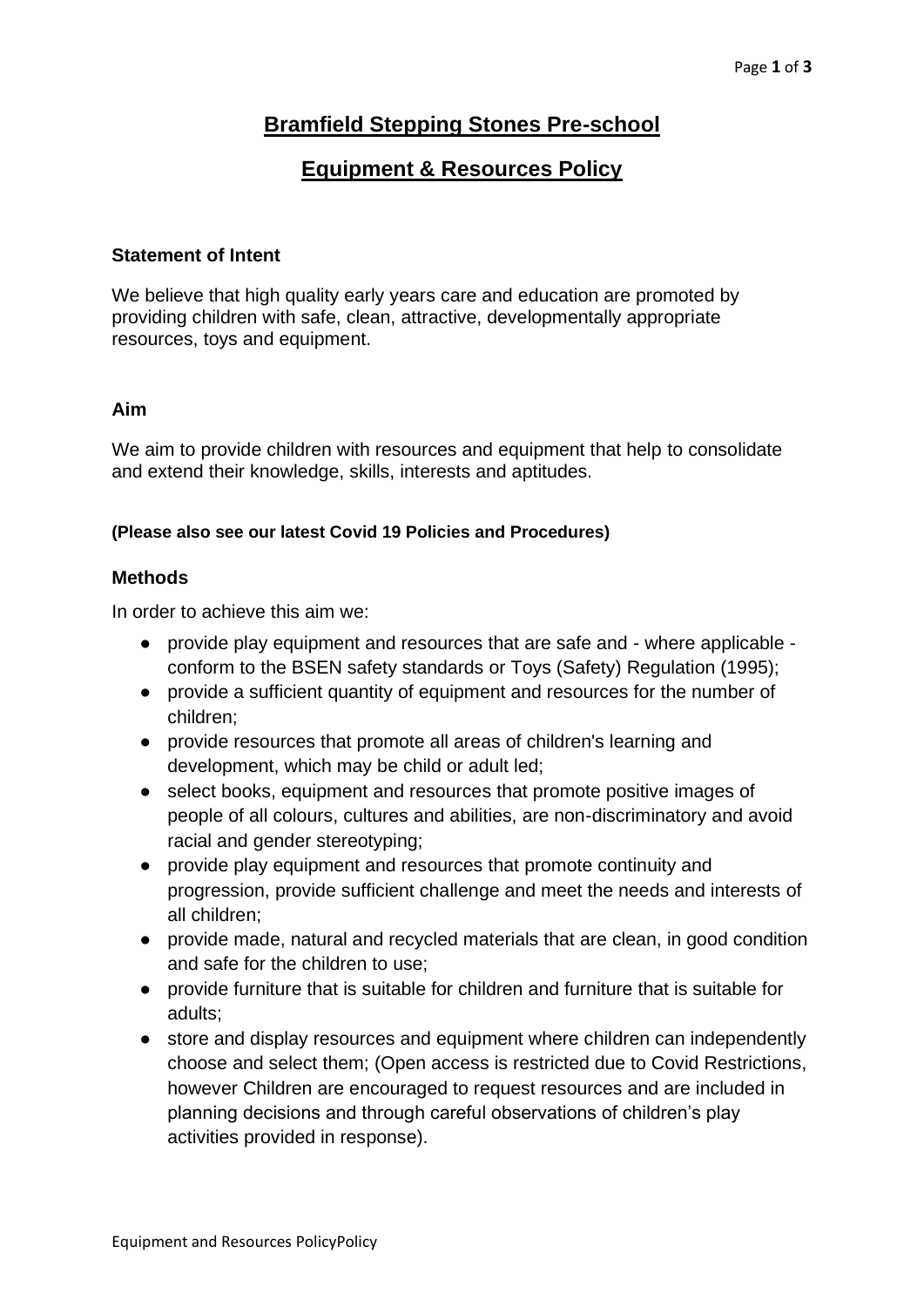- regularly check all resources and equipment that are available at each session and ensure they are put away at the end of each session. We repair and clean, or replace, any unsafe, worn out, dirty or damaged equipment;
- keep an inventory of resources and equipment. This will record the date on which each item was purchased, and the price paid for it;
- use the inventory to:
	- review the balance of resources and equipment so that they can support a range of activities across all areas of play, learning and development;
	- record the dates and results of checking the resources and equipment;
	- record the date when any item is discarded due to being worn out, damaged or unsafe;
	- provide adequate insurance cover for the setting's resources and equipment.
- use the local library and toy library to introduce new books and a variety of resources to support children's interests; and
- plan the provision of activities responsively and appropriate resources so that a balance of familiar equipment and resources and new exciting challenges is offered.